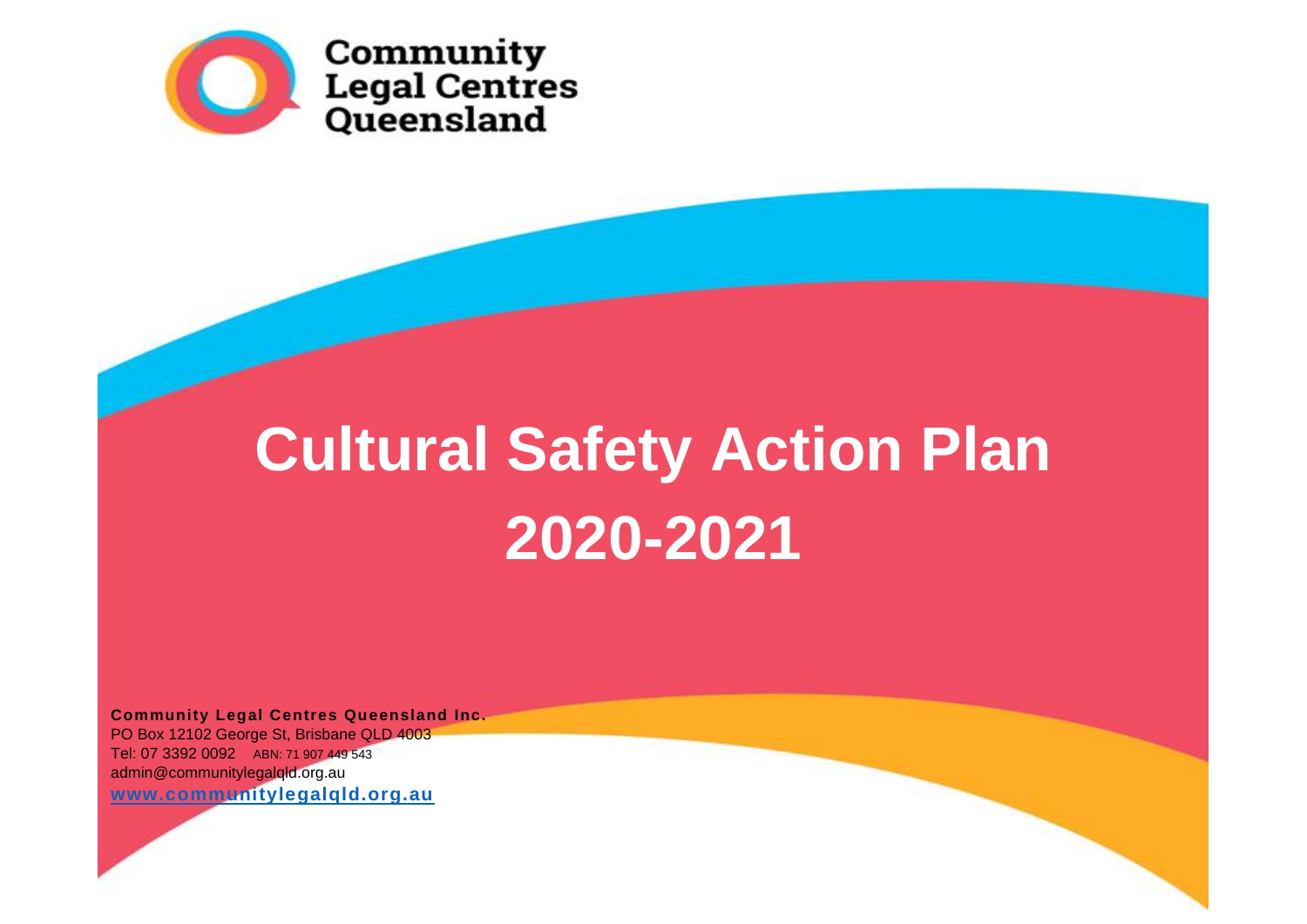#### **Introduction**

Community Legal Centres Queensland (CLCQ) is the peak body representing 34 community legal centres across Queensland.

We acknowledge Aboriginal and Torres Strait Islander peoples as the original inhabitants of Australia and the traditional custodians of the continent, whose cultures are among the oldest living cultures in the world.

We recognise the role and accept the responsibility that CLCQ has in advancing and respecting the rights of Aboriginal and Torres Strait Islander people, including by:

- being guided by the experiences and perspectives of First Nations peoples, including our colleagues within the sector in Queensland and across the nation
- demonstrating, living and leading reconciliation in our organisational culture, attitudes, structures, policies and activities
- proactively undertaking and supporting advocacy and initiatives that promote and advance the rights of Aboriginal and Torres Strait Islander peoples and communities
- strengthening and maintaining collaborative partnerships with Aboriginal and Torres Strait Islander community controlled organisations, and
- supporting our members and community legal centres to provide First Nations people with equitable access to culturally safe legal services.

CLCQ developed a Reconciliation Action Plan for the period 2014 to 2016. Recognising that development of a new RAP will (and should) take time, CLCQ has decided to take a staged approach to refreshing its commitments to the advancement of reconciliation. The process will commence with this Cultural Safety Action Plan 2020-2021, to be followed by work to develop and implement a **Reflect** Reconciliation Action Plan.

A Reflect RAP will provide the framework for our work across Queensland to better connect with Aboriginal and Torres Strait Islander peoples, communities and organisations, deepen relationships and to better prepare for additional reconciliation initiatives in the future.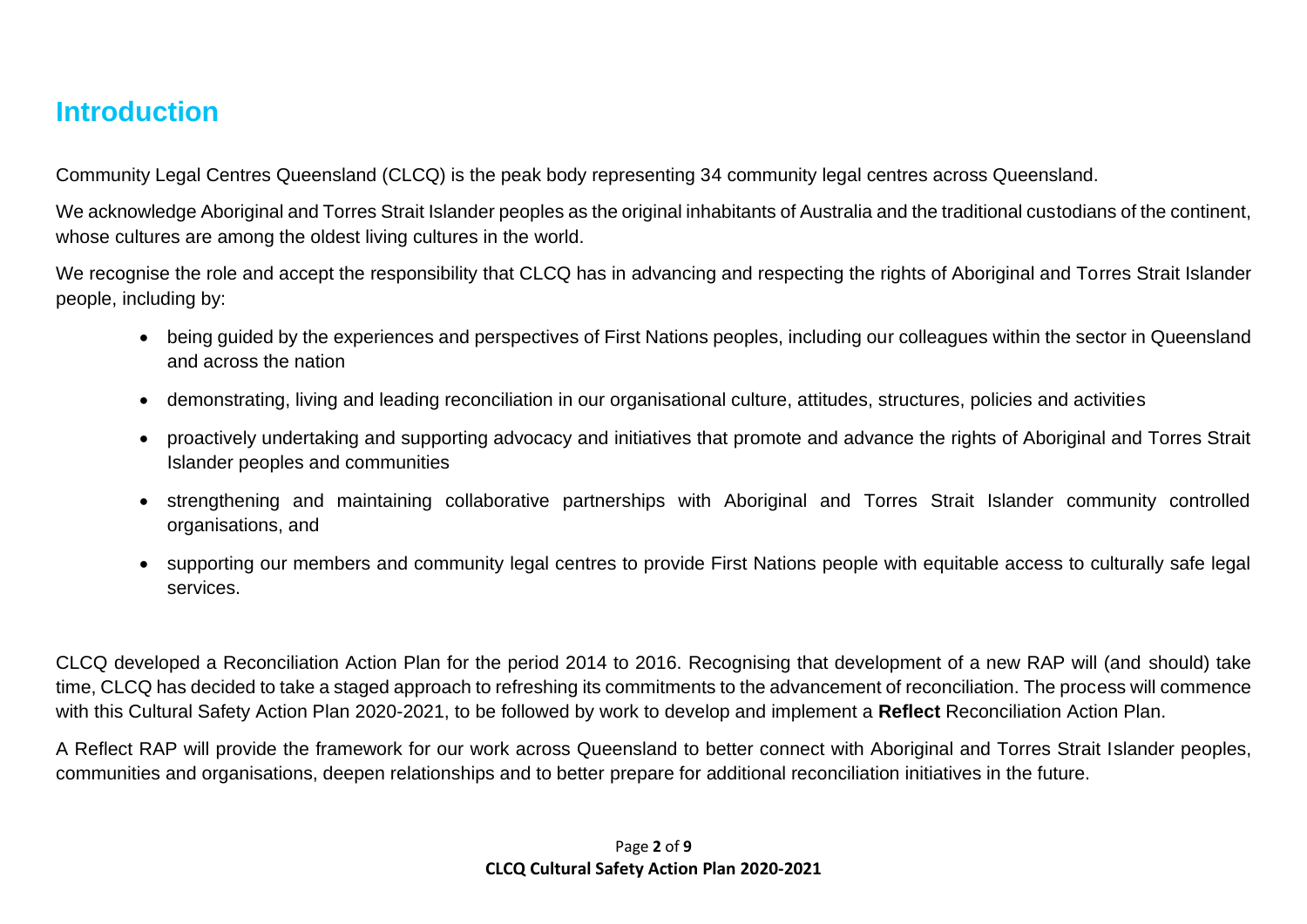# **Focus Area 1: Relationships**

CLCQ is committed to being guided by, and working in partnership with, Aboriginal and Torres Strait Islander peoples and organisations across our work and more broadly, to ensuring that Aboriginal and Torres Strait Islander people have equitable access to culturally appropriate legal services.

We recognise and value the guidance and contribution of Aboriginal and Torres Strait Islander people in relation to our work and the work of the sector more broadly.

| Item | <b>Action</b>                                                                                                                                                                                                                                                                                                                                                                                                                                                                                                                                                                                                     | <b>Deliverables</b>                                                                                                                                                                                                                             |
|------|-------------------------------------------------------------------------------------------------------------------------------------------------------------------------------------------------------------------------------------------------------------------------------------------------------------------------------------------------------------------------------------------------------------------------------------------------------------------------------------------------------------------------------------------------------------------------------------------------------------------|-------------------------------------------------------------------------------------------------------------------------------------------------------------------------------------------------------------------------------------------------|
|      | Develop a sector advisory/reference group of First Nations<br>representatives to:<br>provide guidance, support and authority for CLCQ's work with<br>First Nations peoples and communities;<br>ensure CLCQ is well informed in its work<br>assist with building of connections with<br>$\overline{\phantom{0}}$<br>both individuals and community; and<br>$\overline{\phantom{0}}$<br>provide input into key statements.<br>The remaining strategies of this plan will be undertaken with<br>guidance from and in consultation from this group, which may also<br>provide the seeds for a CLCQ RAP working group. | <b>Establish Terms of Reference</b><br>Develop proposals for meeting schedule of reference group, to<br>be settled in consultation with members                                                                                                 |
| 2.   | Continue to strengthen relationships with the specialist Aboriginal<br>and Torres Strait Islander service providers within the CLC sector<br>in Queensland.                                                                                                                                                                                                                                                                                                                                                                                                                                                       | Prioritise opportunities for direct engagement<br>Invite specialist contributions to CLCQ events<br>Identify support or information needs<br>Consider establishment of network group for First Nations<br>workers within the CLC sector in Qld. |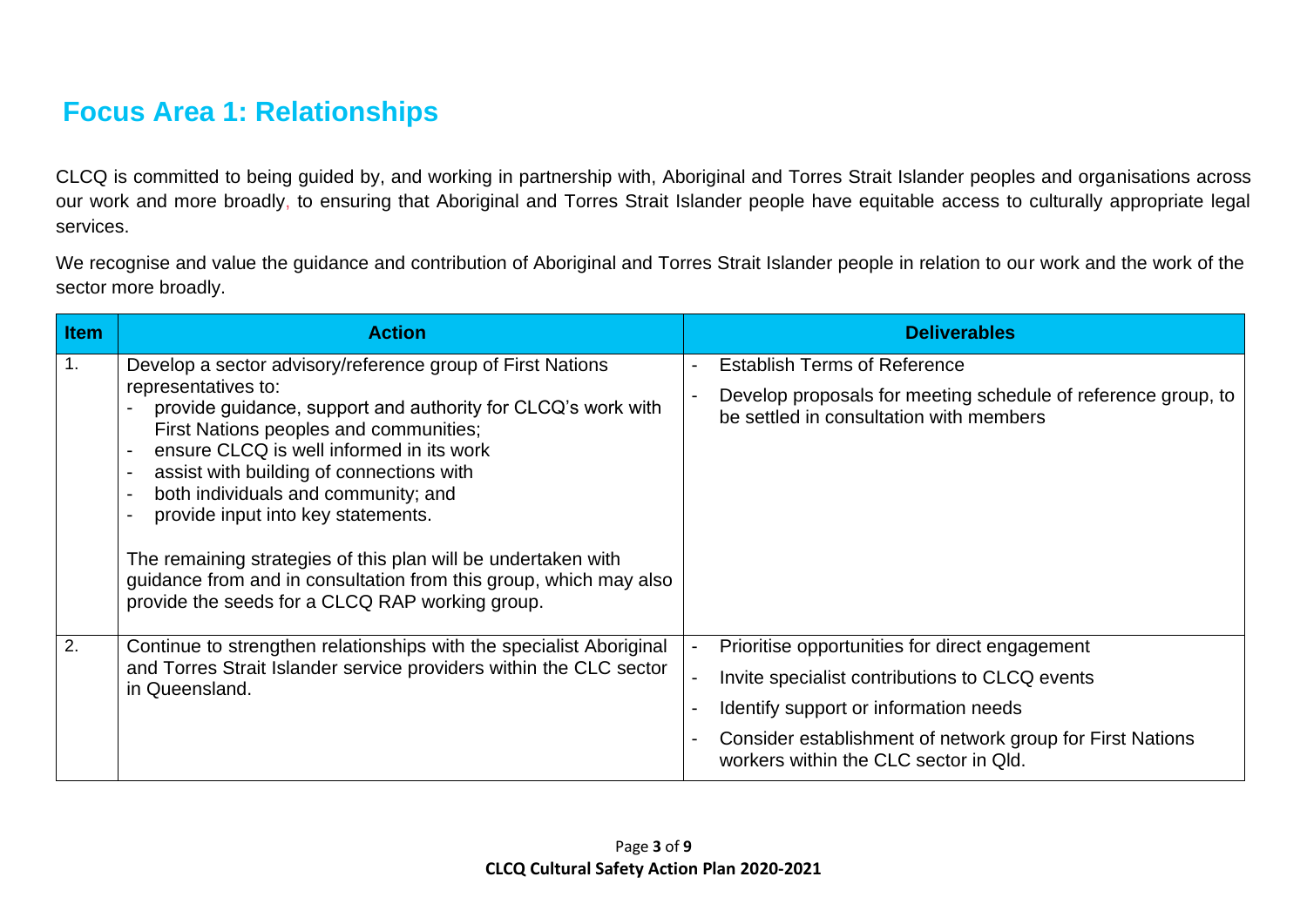| <b>Item</b> | <b>Action</b>                                                                                                                                                        | <b>Deliverables</b>                                                                                              |
|-------------|----------------------------------------------------------------------------------------------------------------------------------------------------------------------|------------------------------------------------------------------------------------------------------------------|
| 3.          | Develop ongoing connections with First Nations peoples outside<br>CLC sector eg. Indigenous Lawyers Association Qld (ILAQ), LAQ,<br><b>QLS, Elders, universities</b> | Prioritise opportunities for direct engagement and to grow<br>connections                                        |
|             |                                                                                                                                                                      | Take up networking opportunities                                                                                 |
|             |                                                                                                                                                                      | Participate in events                                                                                            |
| 4.          | Incorporate visits to community, invitations to First Nations<br>Peoples into CLCQ staff planning sessions                                                           |                                                                                                                  |
| 5.          | Explore opportunities to partner with member CLCs on cultural<br>safety initiatives                                                                                  | leverage from NAS processes to identify cultural safety<br>initiatives at CLCs                                   |
|             |                                                                                                                                                                      | undertake consultation on identified opportunities to explore<br>feasibility / appropriateness of collaboration. |
|             |                                                                                                                                                                      | Share with CLCQ team                                                                                             |
|             |                                                                                                                                                                      | Work with centres to implement agreed opportunities                                                              |
| 6.          | Contact Reconciliation Australia about RAP processes and next                                                                                                        | Discuss option of a Reflect RAP                                                                                  |
|             | steps                                                                                                                                                                | Complete: RA has confirmed that this would be the<br>appropriate RAP for CLCQ to develop.                        |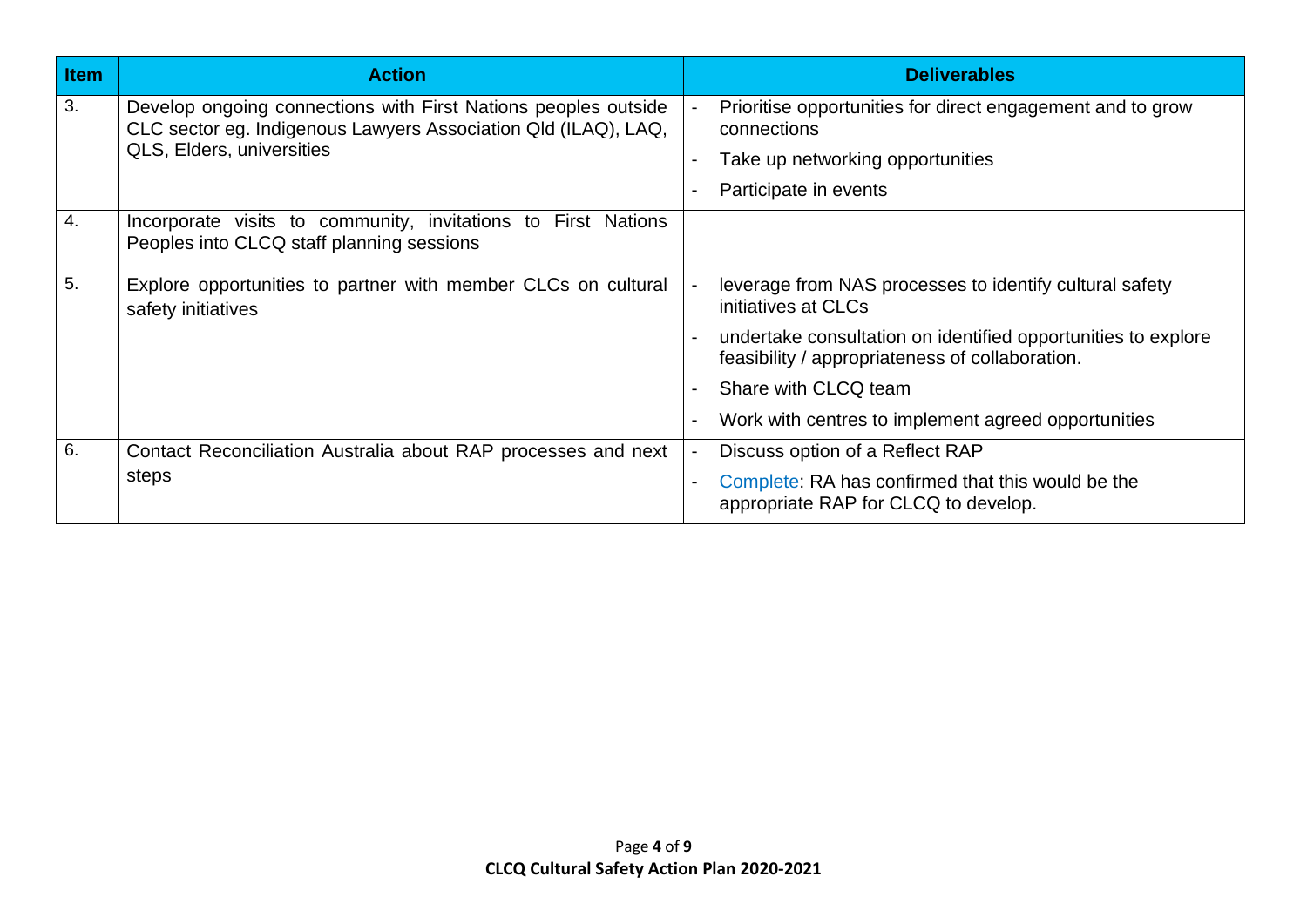### **Focus Area 2: Respect**

Respect for Aboriginal and Torres Strait Islander peoples, cultures, history and traditional practices is fundamental to our work. Through our programs and activities we seek to affirm the right of Aboriginal and Torres Strait Islander peoples to choose how their lives are governed, participate in the decisions that affect them and have control over their lives and development.

| <b>Item</b>    | <b>Action</b>                                                                                                                                                | <b>Deliverables</b>                                                                                                                                          |
|----------------|--------------------------------------------------------------------------------------------------------------------------------------------------------------|--------------------------------------------------------------------------------------------------------------------------------------------------------------|
| 7 <sub>1</sub> | Develop a CLCQ diversity language/ inclusivity Guide                                                                                                         | Research/Literature review, ID of relevant content areas                                                                                                     |
|                |                                                                                                                                                              | Development of content                                                                                                                                       |
|                |                                                                                                                                                              | QA testing of guide with relevant stakeholders                                                                                                               |
|                |                                                                                                                                                              | <b>Launch of Guide</b>                                                                                                                                       |
|                |                                                                                                                                                              | Training / development for the sector                                                                                                                        |
| 8.             | Develop and document First Nations Protocols for Welcome to<br>Country and Acknowledgement of Traditional Custodians, for use<br>at CLCQ meetings and events | Research and development of content                                                                                                                          |
|                |                                                                                                                                                              | QA testing of Protocols with relevant stakeholders                                                                                                           |
|                |                                                                                                                                                              | <b>Launch of Protocols</b>                                                                                                                                   |
|                |                                                                                                                                                              | ? if develop list of contacts / TOs for Welcome to Country                                                                                                   |
| 9.             | Provide an office working environment that is safe and welcoming<br>for First Nations peoples                                                                | Consult with reference group on deeper elements that will help<br>to create a culturally safe office space                                                   |
|                |                                                                                                                                                              | Develop plan for implementing recommendations                                                                                                                |
| 10.            | Calendar of events of significance to First Nations people and how                                                                                           | Include significant events on calendar                                                                                                                       |
|                | CLCQ will participate /acknowledge:<br>- NAIDOC week<br>- Harmony Day                                                                                        | Undertake relevant planning to ensure appropriate<br>engagement with/ participation in significant events                                                    |
|                | - Close the Gap<br>- Reconciliation Action Week<br>- National Apology Day                                                                                    | Ensure relevant event planning is undertaken as appropriate<br>(eg collateral for NAIDOC week event) (eg's tissue boxes,<br>pens, bags - with local designs) |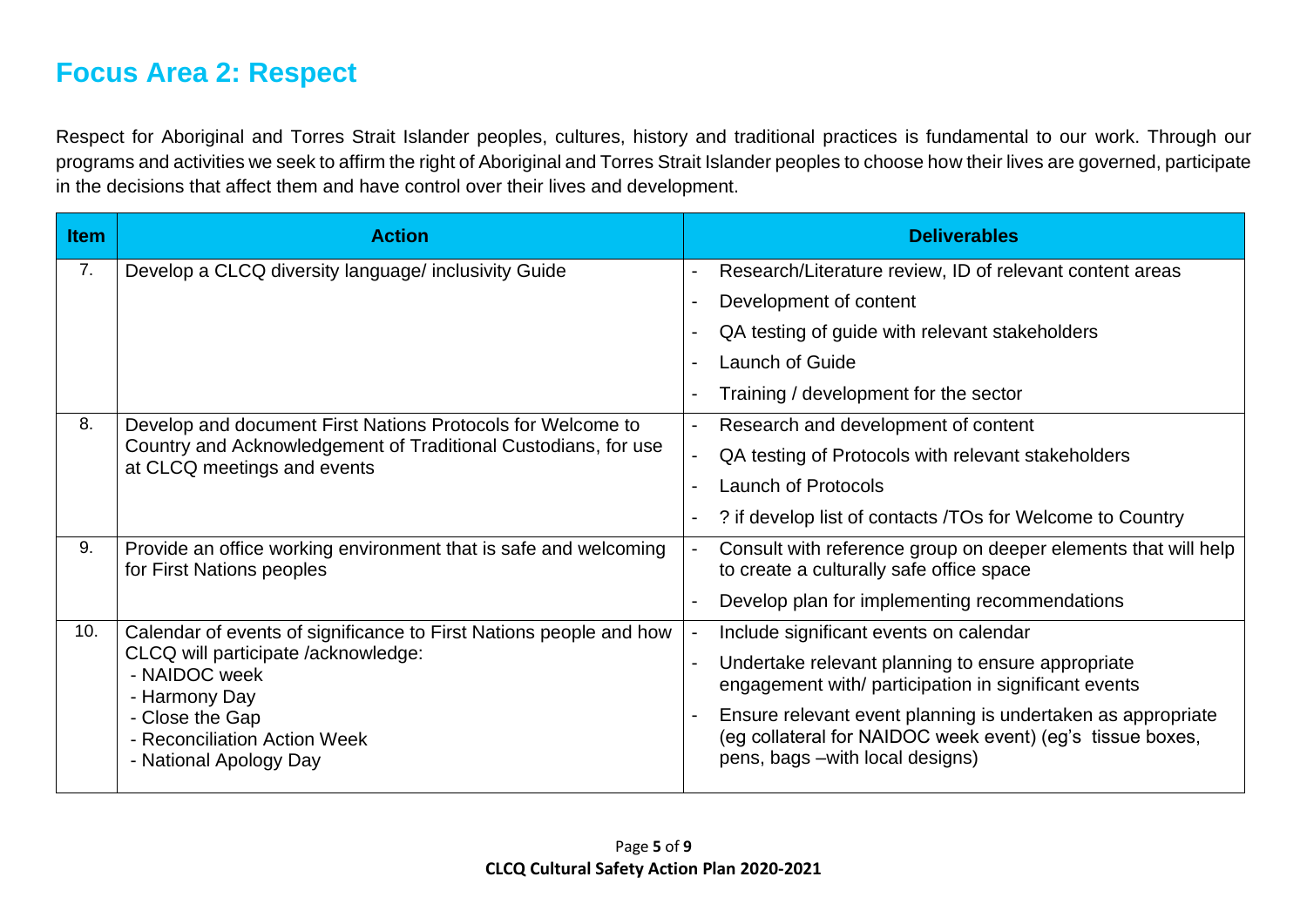| <b>Item</b> | <b>Action</b>                                                                                                                                                                                    | <b>Deliverables</b>                                                                                                            |
|-------------|--------------------------------------------------------------------------------------------------------------------------------------------------------------------------------------------------|--------------------------------------------------------------------------------------------------------------------------------|
| 11.         | Develop and implement options to build and support First Nations<br>cultural awareness within the CLCQ team                                                                                      | Cultural awareness training<br>$\blacksquare$                                                                                  |
|             |                                                                                                                                                                                                  | 'Ice-breaker' activities at start of planning sessions (eg a<br>series of questions about FN culture; local people and places) |
|             |                                                                                                                                                                                                  | Participation at First Nations cultural events of significance (eg<br>NAIDOC, Close the Gap, Harmony Day).                     |
|             |                                                                                                                                                                                                  | Joining with other CLCs on relevant opportunities (see action<br>5 above)                                                      |
| 12.         | Embed cultural safety goals and strategies in the CLCQ strategic<br>plan developed in 2020                                                                                                       |                                                                                                                                |
| 13.         | Leverage Key CLCQ events to raise awareness, provide training,<br>and support CLCs to improve their culturally safe practices and<br>responses for First Nations clients, staff and communities. | Develop workshop and conference sessions that provide<br>meaningful content for participants                                   |
|             |                                                                                                                                                                                                  | Explore options for additional opportunities associated with<br>CLCQ events (eg breakfasts; masterclasses etc)                 |
|             |                                                                                                                                                                                                  | Provide funding support to presenters where necessary and<br>appropriate.                                                      |
| 14.         | Provide individual coaching opportunities to particular CLCs to<br>improve their ability to develop culturally safe practices and<br>responses                                                   | Develop funding criteria, guidelines, obligations on recipient<br>centres                                                      |
|             |                                                                                                                                                                                                  | Work within sector sustainability team to identify CLCs<br>requiring assistance.                                               |
|             |                                                                                                                                                                                                  | Provide support and options to targeted CLCs.                                                                                  |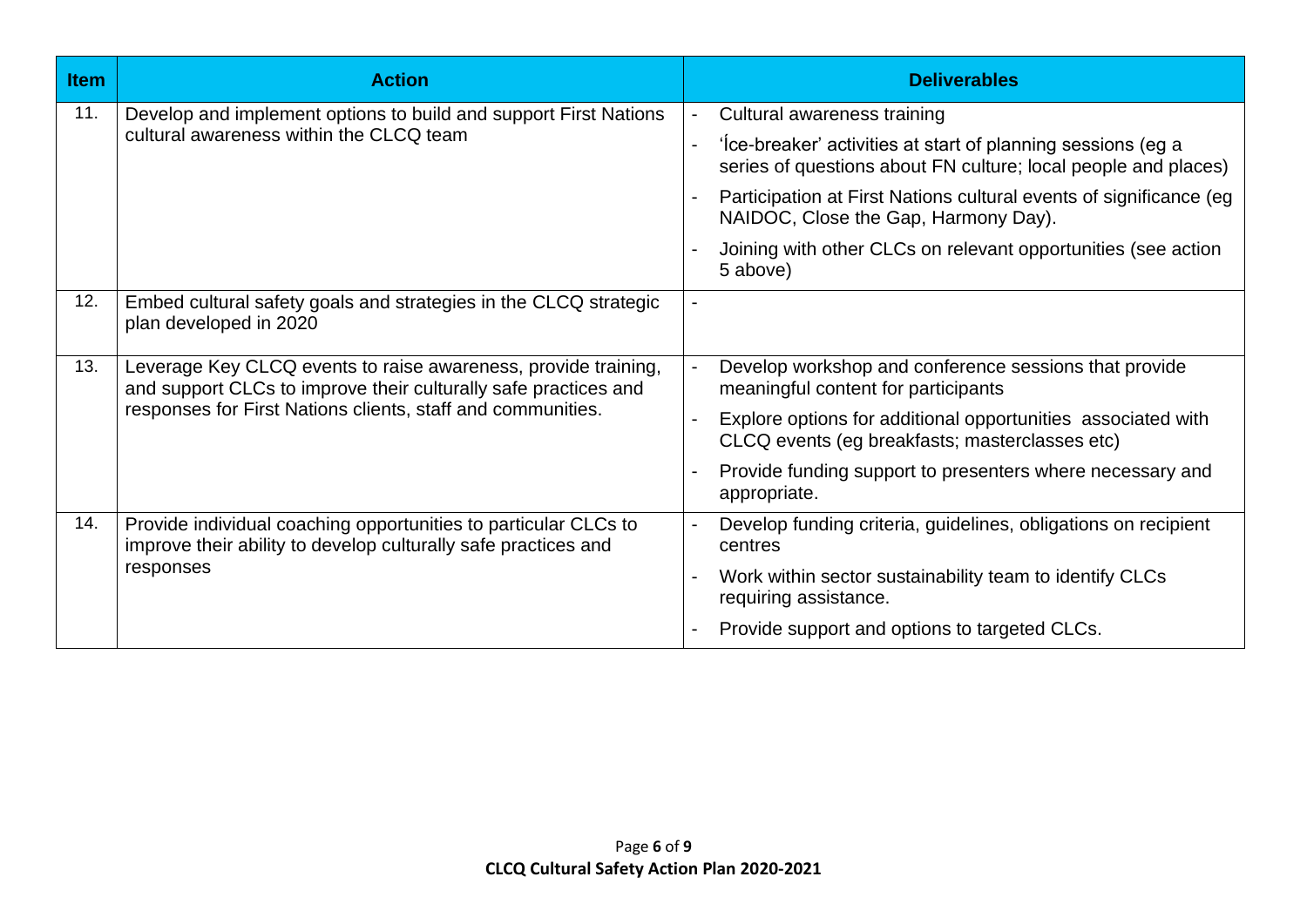## **Focus Area 3: Opportunities**

Community Legal Centres Queensland is committed to supporting initiatives that encourage Aboriginal and Torres Strait Islander peoples to find careers in the legal sector. We place a high value on the cultural knowledge, language diversity, experience and skills that Aboriginal and Torres Strait Islander peoples can contribute to CLCQ and its member organisations.

We support recognising the strengths and capability, and facilitating the active contributions of Aboriginal and Torres Strait Islander peoples and organisations through employment and education opportunities.

| <b>Item</b> | <b>Action</b>                                                                                                                                                             | <b>Deliverables</b>                                                                                                                                                                                                                                                                                         |
|-------------|---------------------------------------------------------------------------------------------------------------------------------------------------------------------------|-------------------------------------------------------------------------------------------------------------------------------------------------------------------------------------------------------------------------------------------------------------------------------------------------------------|
| 15          | (Following action for a safe and welcoming workspace – Item 9)<br>Develop recruitment structures and pathways that encourage First<br>Nations people to volunteer at CLCQ | Explore options to build more structured internship pathways<br>for First Nations university students through liaison with<br>relevant universities (including QUT (Oodergeoo Unit) and UQ<br>(Aboriginal and Torres Strait Islander Studies Unit); Griffith<br>Uni, Bond Uni, USQ, Uni of Sunshine Coast). |
|             |                                                                                                                                                                           | Develop contact list and schedule meetings where possible.                                                                                                                                                                                                                                                  |
| 16          | Develop a First Nations people inclusive policy and practice in the                                                                                                       | Research and literature review                                                                                                                                                                                                                                                                              |
|             | area of employee recruitment and retention.                                                                                                                               | Consultation with stakeholders, including LAQ                                                                                                                                                                                                                                                               |
|             |                                                                                                                                                                           | Sourcing of example policies                                                                                                                                                                                                                                                                                |
|             |                                                                                                                                                                           | Drafting of policy for approval by CLCQ MC                                                                                                                                                                                                                                                                  |
|             |                                                                                                                                                                           | Advertising on First Nations specific platforms as appropriate                                                                                                                                                                                                                                              |
| 17          | Consider whether CLCQ should be a signatory of the Uluru<br>Statement of the Heart                                                                                        | Establish who can sign the statement                                                                                                                                                                                                                                                                        |
|             |                                                                                                                                                                           | Seek guidance from reference group about appropriateness of<br>signing                                                                                                                                                                                                                                      |
| 18          | Incorporate regular First Nations People's focus into the Director's<br>Digest                                                                                            | Develop a digest schedule with content                                                                                                                                                                                                                                                                      |
|             |                                                                                                                                                                           |                                                                                                                                                                                                                                                                                                             |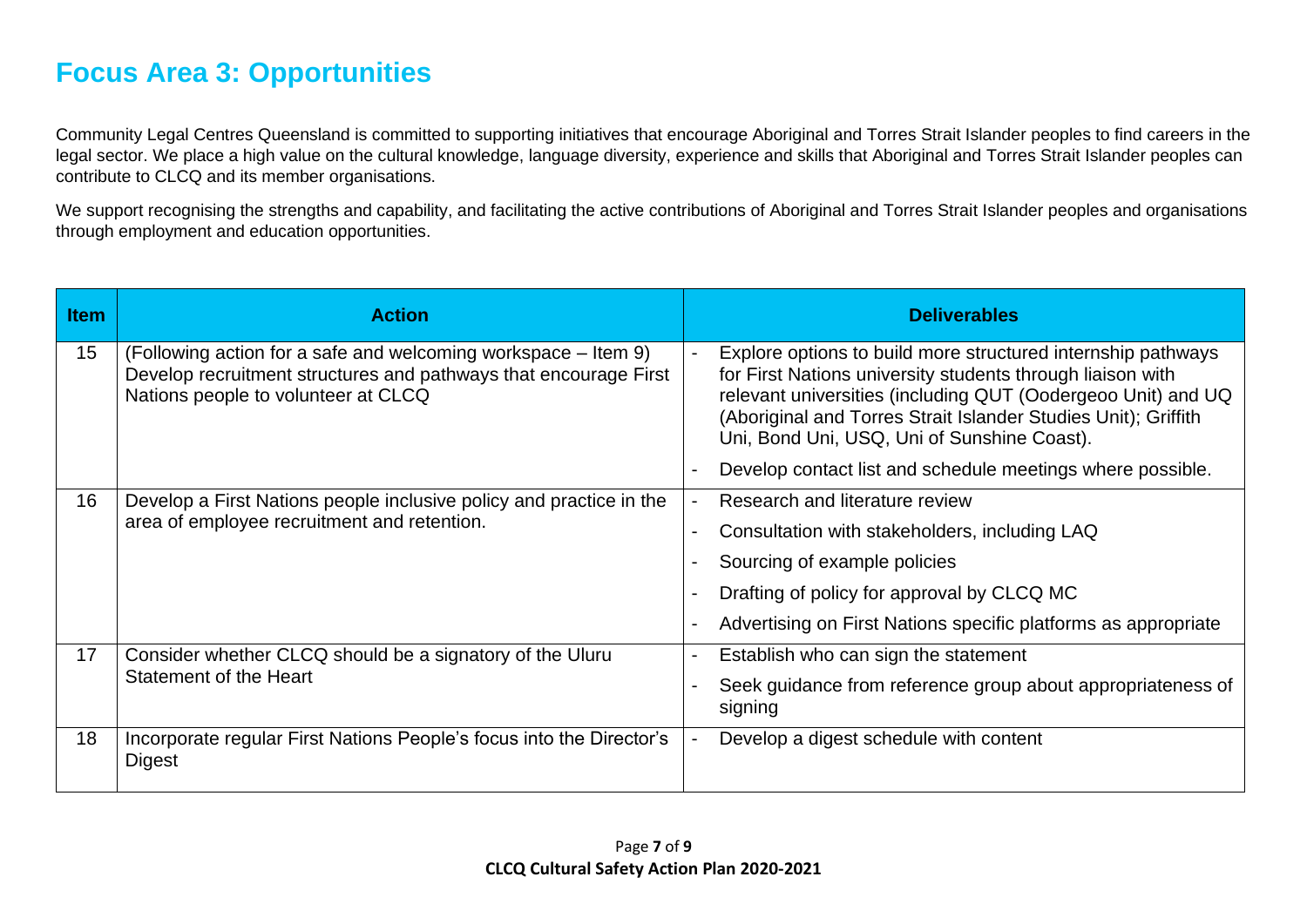| <b>Item</b> | <b>Action</b>                                                                                                                                   | <b>Deliverables</b>                                                                                                                                          |
|-------------|-------------------------------------------------------------------------------------------------------------------------------------------------|--------------------------------------------------------------------------------------------------------------------------------------------------------------|
| 19          | Develop a list of qualified consultants to assist CLCQ and its<br>members in developing culturally safe practices.                              | research and consultation<br>development of agreed list of resources                                                                                         |
| 20          | Map cultural safety events and opportunities for engagement<br>around Queensland, and develop a list of organisations and<br>calendar of events | Task a volunteer to identify relevant organisations and<br>undertake research on relevant events and opportunities<br>during 2019-20 and develop a calendar. |